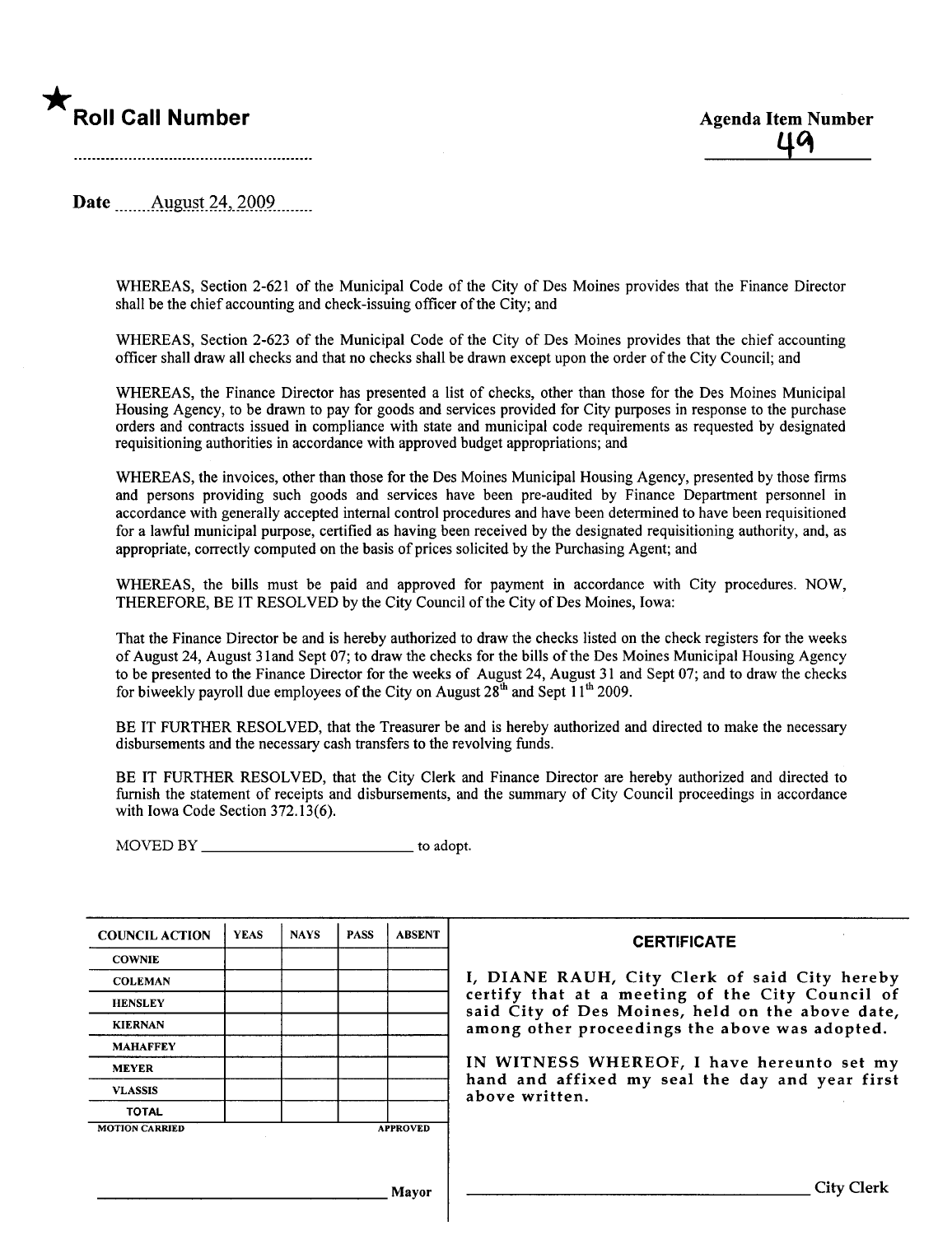#### DES MOINES ENGINEERING DEPARTMENT CONSTRUCTION CONTRACT PARTIAL PAYMENT REQUEST



## For Check Register of August 21,2009 As approved by City Council on August 10,2009

 $\mathbf{r} = (1, 1, \ldots, 4)$ 

#### (Roll Call No. 09-1465)

August 19,2009

Page No. 1

The City Engineer has certified that the work performed associated with the following listed construction contract partial payments has been constructed in substantial compliance with the plans and specifications, and hereby requests that the Finance Department process payment to the following contractors:

| <b>Activity ID</b> | <b>Project Title</b>                                                     | Contractor                                                                                                                                                | Partial<br>Payment<br>No. | Partial<br>Payment<br>Amount |
|--------------------|--------------------------------------------------------------------------|-----------------------------------------------------------------------------------------------------------------------------------------------------------|---------------------------|------------------------------|
| 06-2009-008        | 6th Avenue Resurfacing - University Avenue to Des<br>Moines River Bridge | OMG Midwest, Inc. d/b/a<br>Des Moines Asphalt &<br>Paving<br>James Gauger, President<br>5550 NE 22nd Street<br>P.O. Box 3365<br>Des Moines, IA 50316-0365 | 01                        | \$359,622.31                 |
|                    | ESL-1945(753)--7S-77                                                     |                                                                                                                                                           |                           |                              |
| 09-2009-002        | 2009 Designated Neighborhood Sidewalk<br>Replacement Program             | MPS Engineers, P.C.<br>Umesh G. Shetye, President<br>4949 Westown Parkway,<br>Suite 165-126<br>West Des Moines, IA 50266                                  | 01                        | \$39,959.19                  |
| 09-2009-003        | 2009 Sidewalk Replacement Program                                        | Absolute Concrete<br>Construction, Inc.<br>Sonny E. Hall, President<br>505 1st Avenue<br>Slater, IA 50244                                                 | 01                        | \$103,840.92                 |
| 10-2009-011        | Ewing Park ADA Improvements                                              | T K Concrete Inc.<br>Tony J. VerMeer, President<br>1608 Fifield Road<br>Pella, IA 50219                                                                   | 02                        | \$53,473.29                  |

equested by:<br>Glz Elever

Jeb E. Brewer, P.E. Des Moines City Engineer

cc: City Clerk

Requested by: Funds available:

 $4M$  c/ $\ell_{\infty}$ eb

Allen McKinley Des Moines Finance Director

 $4^\nu$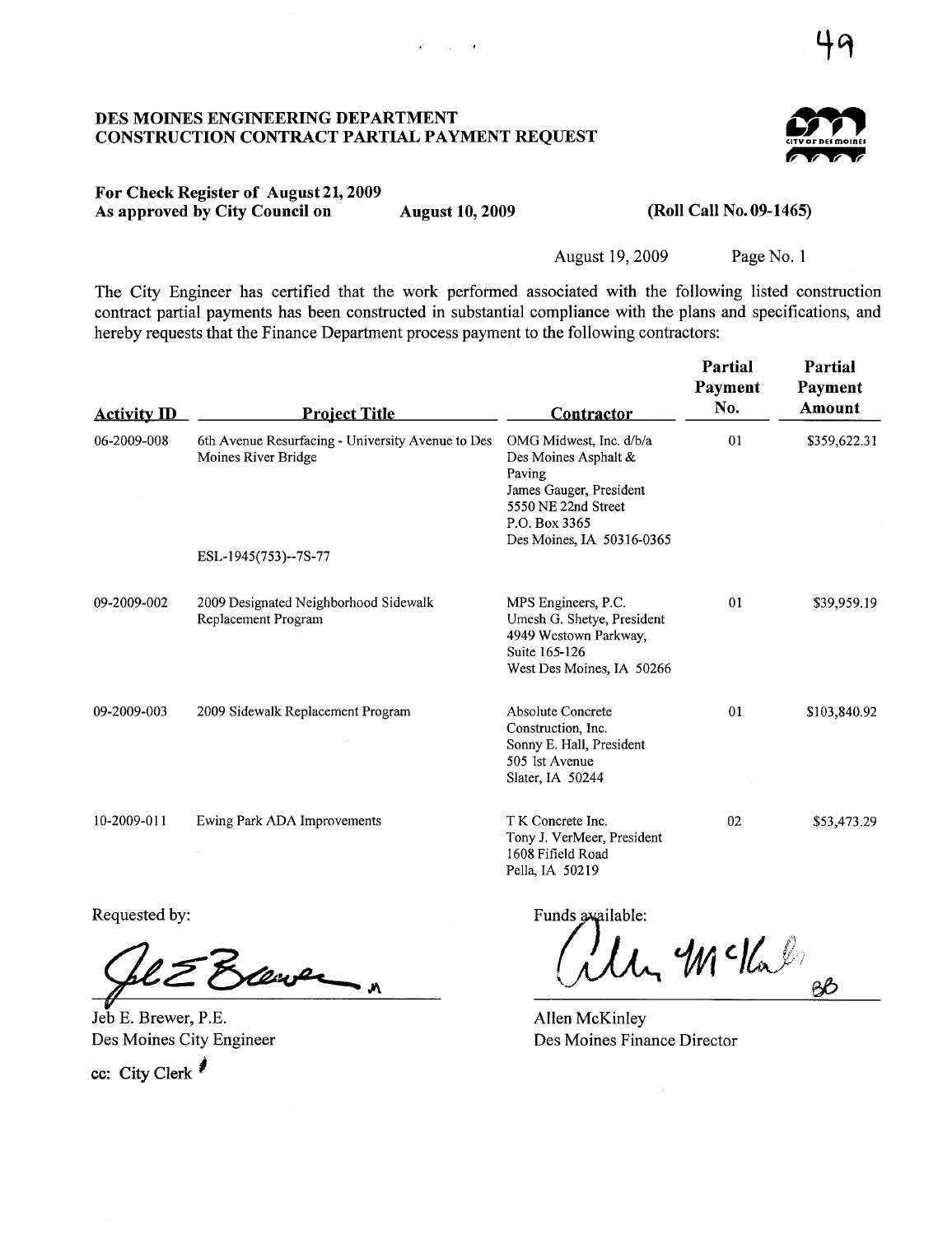#### DES MOINES ENGINEERIG DEPARTMENT CONSTRUCTION CONTRACT PARTIAL PAYMENT REQUEST



# For Check Register of August 14, 2009 As approved by City Council on August 10, 2009 (Roll Call No. 09-)

 $\mathbf{q}_{\mathrm{H}}$  ,  $\mathbf{q}_{\mathrm{H}}$ 

 $\sim$   $\sim$ 

August 12, 2009 Page No. 1

The City Engineer has certified that the work performed associated with the following listed construction contract partial payments has been constructed in substantial compliance with the plans and specifications, and hereby requests that the Finance Department process payment to the following contractors:

| <b>Activity ID</b> | <b>Project Title</b>                                                         | <b>Contractor</b>                                                                                                              | Partial<br>Payment<br>No. | Partial<br>Payment<br>Amount |
|--------------------|------------------------------------------------------------------------------|--------------------------------------------------------------------------------------------------------------------------------|---------------------------|------------------------------|
| 06-2008-008        | High Street Realignment - 10th Street to 14th Street<br>- Phase 2            | Corell Contractor, Inc.<br>Grant S. Corell, President<br>1300 Lincoln Street<br>West Des Moines, IA 50265                      | 01                        | \$91,427.71                  |
|                    | RM-1945(736)--9D-77                                                          |                                                                                                                                |                           |                              |
| 06-2009-009        | Fleur Drive/Blue Street Resurfacing - Beardsley<br>Street to S.W. 9th Street | OMG Midwest, Inc. d/b/a<br>Des Moines Asphalt &<br>Paving<br>James Gauger, President<br>5550 NE 22nd Street<br>P.O. Box 3365   | 02                        | \$53,984.98                  |
|                    | ESL-1945(754)--7S-91                                                         | Des Moines, IA 50316-0365                                                                                                      |                           |                              |
| 07-2006-006        | 21st Street and Carpenter Avenue Storm Sewer<br>Improvements                 | Reilly Construction Co., Inc.<br>Chris R. Reilly, President<br>110 Main Street<br>PO Box 99<br>Ossian, IA 52161                | 16                        | \$83,161.97                  |
| 07-2009-003        | 2009 Sewer Lining Program                                                    | Insituform Technologies<br>USA, Inc.<br>J. Joseph Burgess, President<br>& CEO<br>17988 Edison Avenue<br>Chesterfield, MO 63005 | 04                        | \$84,937.59                  |
| 11-2007-006        | Waveland Trail - 40th Street to 42nd Street                                  | P. G. Construction Inc.<br>Keith Purdy, President<br>34 E. Gray Street<br>Des Moines, IA 50315                                 | 02                        | \$7,473.65                   |
| 11-2008-011        | John & Mary Pappajohn Sculpture Park                                         | Pinnacle Construction Group,<br><b>LLC</b><br>Shane E. Madison, President<br>10626 Justin Drive<br>Urbandale, IA 50322         | 10                        | \$94,429.04                  |